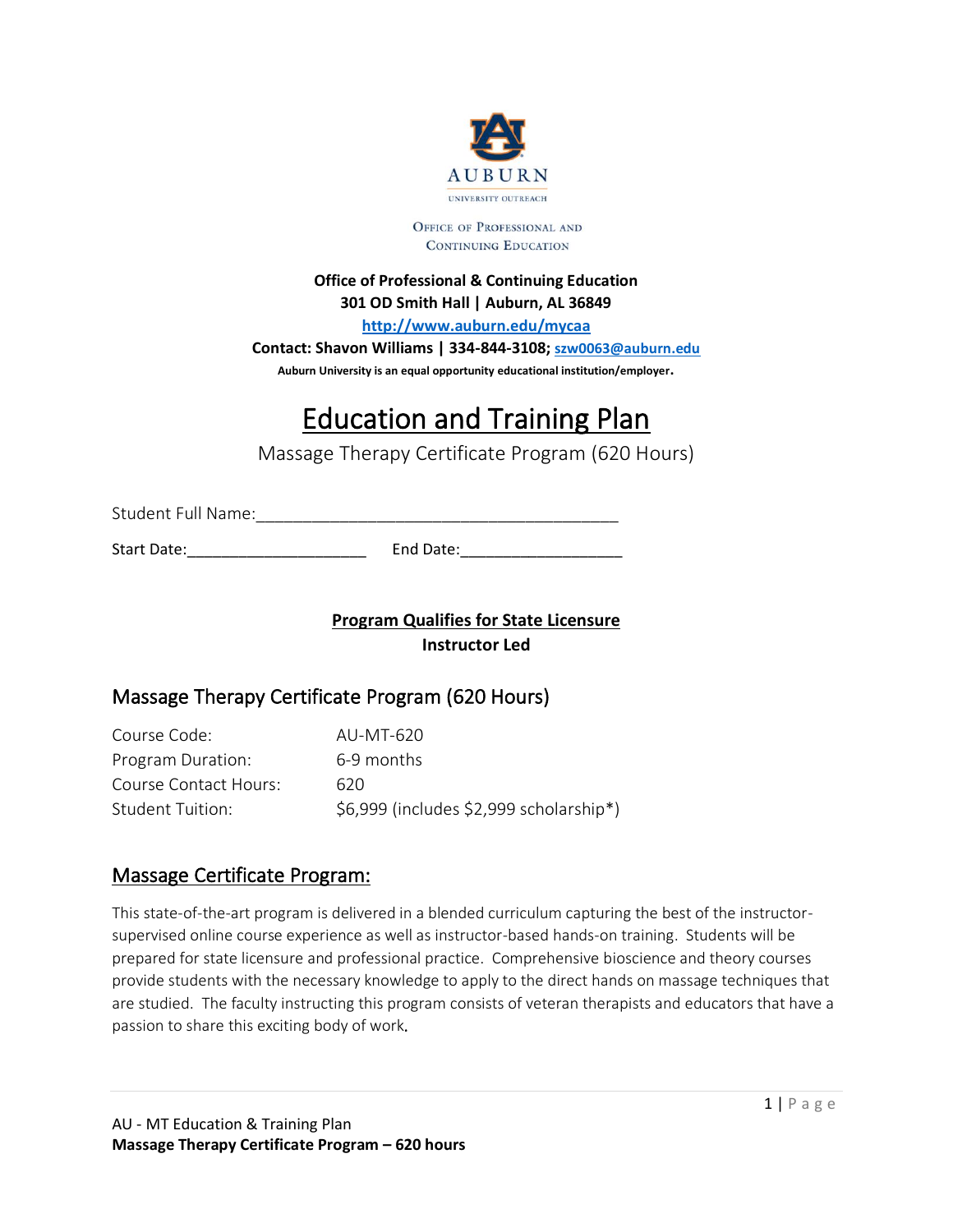# Education and Certifications

- Students should have or be pursuing a high school diploma or GED.
- Upon successfully completing this 600-hour course, you will be eligible to take the MBLEx National Exam and apply for state licensure.

## *\*Terms of scholarship include agreeing to work at sponsoring spa/clinic for a specified amount of time. Scholarship requires employer participation and may not be available in all areas.*

Auburn University contact: If students have any questions regarding this program including national certification and externships, they should call Shavon Williams of Auburn University at | 334-844-3108 or via email at [szw0063@auburn.edu](mailto:szw0063@auburn.edu) 

Note: No refunds can be issued after the start date published in your Financial Award document.

# About Auburn University!

Welcome to Auburn University! Auburn University was established in 1856 as the East Alabama Male College, 20 years after the city of Auburn's founding.

OUR MISSION: The Office of Professional and Continuing Education (OPCE) makes the educational resources of Auburn University available for non-credit education programs and conferences designed to promote lifelong learning, regardless of age, interest, or location. Our programs fall into five general categories: Professional Development, Certificate Programs, Personal Enrichment, Summer Youth Programs, and Conferences. <http://www.auburn.edu/mycaa>

# Program Structure:

The Program is broken into 2 Modules. Module I is delivered online in a state-of-the-art Learning Management System available on any device and includes embedded e-books and apps. Module I is Mentor/Instructor led and the program encourages interaction between students and interaction between Instructor/Mentor and student. Module II is hands-on and conducted at an approved external instructional site at a local spa or massage clinic.

| MODULE I ONLINE                                        | <b>Hours</b> |
|--------------------------------------------------------|--------------|
| Anatomy, Physiology & Pathology                        | 115          |
| Kinesiology I - The Study of Human Motion              | 42           |
| Therapeutic Kinesiology - Musculoskeletal Applications | 44           |
| Theory of Massage & Bodywork                           | 60           |
| The Business and Ethics of Massage Therapy             | 44           |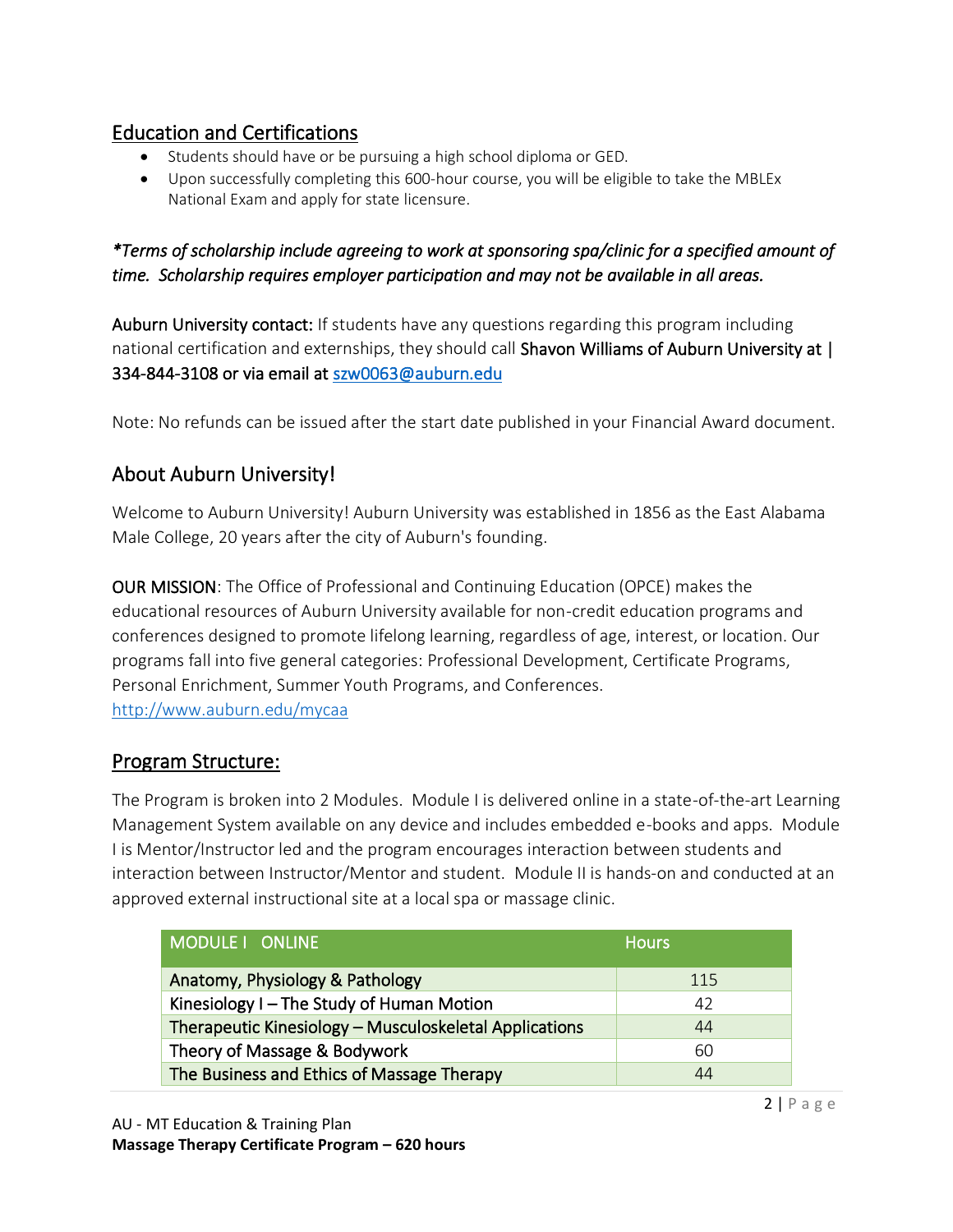| MODULE II Clinical Externship | <b>Hours</b> |
|-------------------------------|--------------|
| <b>Western Massage</b>        | 120          |
| <b>Trigger Point Therapy</b>  | 45           |
| Reflexology                   | 40           |
| <b>Clinical Externship</b>    | 20           |
| <b>Clinical Practicum</b>     | 90           |

All books are ebooks and are included in the tuition. They are embedded in each individual course and accessed at the beginning of the course. There will be no hard copies shipped but there is an option to have the ebooks printed for a small fee.

## Module I Breakdown:



## Anatomy, Physiology & Pathology:

This course provides an overview of the anatomical structures and physiology of the human body. The course discusses each body system in terms of the major anatomical structures and functions and explains how each system participates in homeostasis of the body. In addition, the course discusses selected major pathologies, including disease definitions and causes, signs and symptoms, diagnostic procedures, and possible treatments. Studies will focus on the

origins, signs and symptoms, and treatments of each systemic disease, while musculoskeletal pain and dysfunction is highlighted for the massage therapist. The positive effects that therapeutic massage and bodywork offer are also considered. Finally, the course discusses common issues and changes that occur in each body system throughout the lifespan.

Lesson 1: Introduction to Body Structure and Function

- Lesson 2: The Integumentary System
- Lesson 3: The Skeletal System
- Lesson 4: The Muscular System
- Lesson 5: The Nervous System & Special Senses
- Lesson 6: The Cardiovascular System
- Lesson 7: The Immune System
- Lesson 8: The Respiratory System
- Lesson 9: The Digestive System
- Lesson 10: The Urinary System
- Lesson 11: The Endocrine System
- Lesson 12: The Reproductive System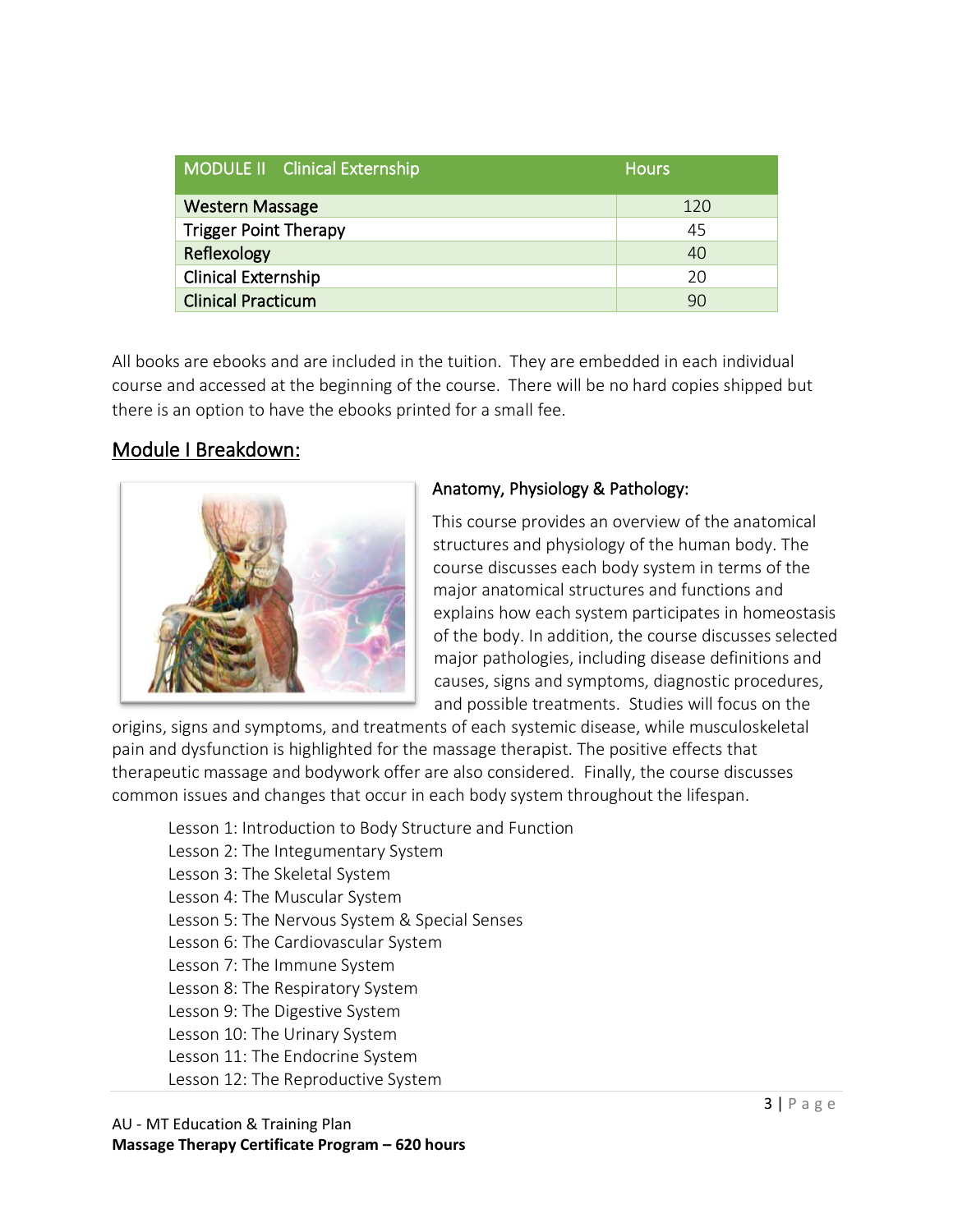

## Kinesiology I – The Study of Human Motion:

This course provides students with the fundamental concepts and applications of kinesiology for massage practice. The class covers basic kinesiology principles as they apply to musculoskeletal anatomy and neuromuscular physiology. It emphasizes practical applications for hands-on practice, biomechanics applications for activities of daily living, and whole-body patterns in posture and gait. Students will practice applying kinesiology principles to therapeutic massage

methods through a number of experiential exercises designed to keep the students engaged and help them learn through the body as well as the mind.

Lesson 1: Introduction to Kinesiology Lesson 2: The Skeletal System and Joint Motion Lesson 3: The NeuroMuscular System Lesson 4: Biomechanics, Posture, Gait, & Palpation



## Kinesiology II – Musculoskeletal Applications:

This course offers a well-organized study of the bones, joints, and muscles, illustrated with beautiful full-color photographs, precise anatomical drawings, and clear mechanical drawings, and exciting interactive animations that allow the student to fully engage a 3-dimensional

analysis of each major joint and muscle. These topics are presented in a specific order that reflects the Ida P. Rolf method for developing structural integrity of the myofascial systems in the body. Each topic includes palpation exercises to help you become comfortable with locating bony landmarks and exploring joint structures and motions, as well as learning the locations, actions, and trigger points of the muscles.

- Lesson 1: Bony Landmarks and Muscles of Respiration
- Lesson 2: Bony Landmarks and Muscles of the Ankle and Foot
- Lesson 3: Bony Landmarks and Muscles of the Knee
- Lesson 4: Bony Landmarks and Muscles of the Hip and Pelvis
- Lesson 5: Bony Landmarks and Muscles of the Spine
- Lesson 6: Bony Landmarks and Muscles of the Head and Neck
- Lesson 7: Bony Landmarks and Muscles of the Shoulder Girdle
- Lesson 8: Bony Landmarks and Muscles of the Arm and Hand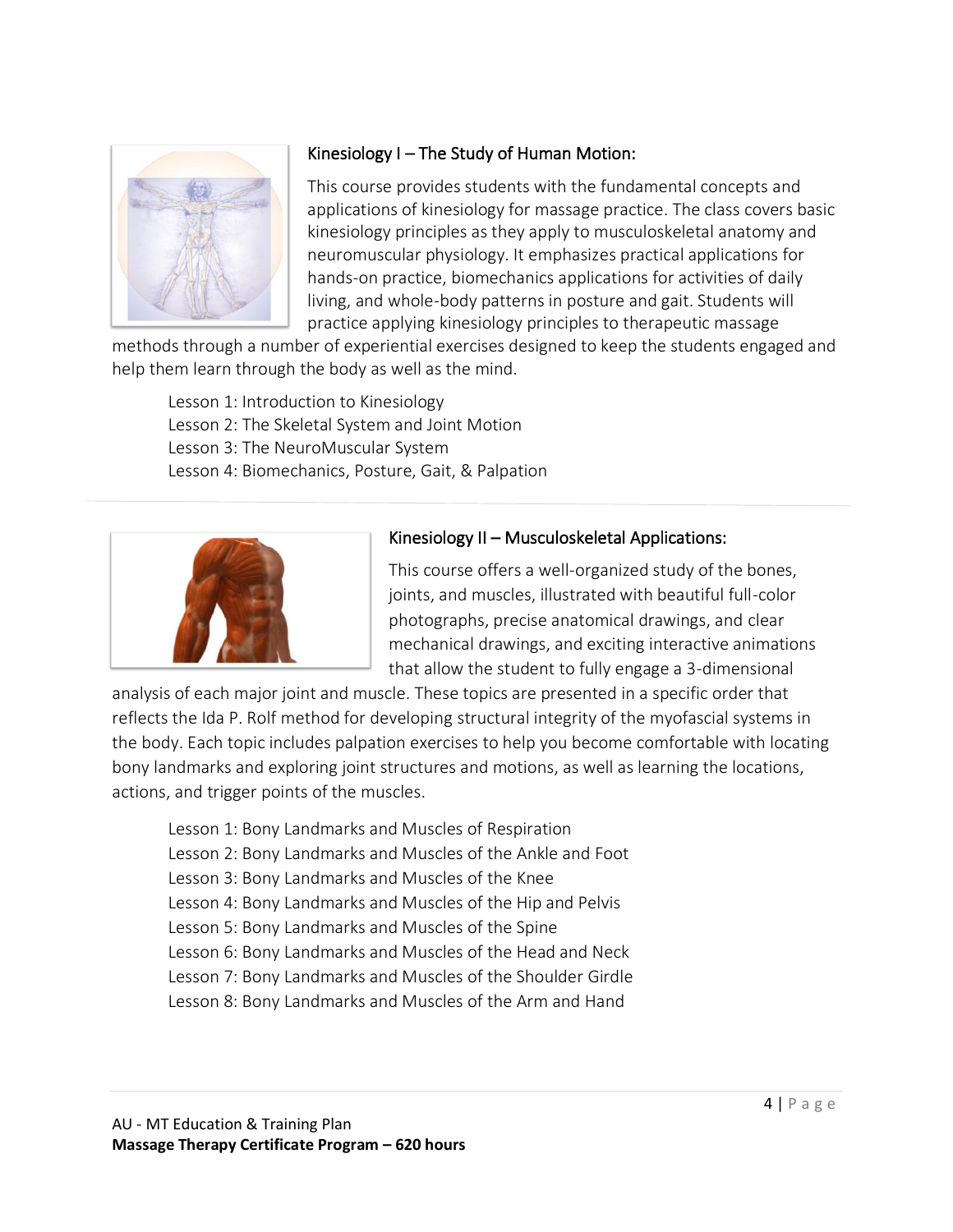

#### Theory of Massage & Bodywork:

Students will learn the entire theoretical and scientific basis for each style of massage & bodywork and be prepared to apply that knowledge throughout their professional practice. An overview of the history of massage is considered to give students a historical understanding of the origins of massage and bodywork and insight as to how contemporary therapeutic modalities have developed over time. Client preparation, draping, and product options to be used

during treatments are all addressed in order to prepare therapists for practical applications. Finally, the effects and benefits, as well as the contraindications and indications are analyzed to ensure professional competency and client safety. This course is a complete overview to prepare you for your continued studies as a massage therapist.

Lesson 1: The History and Perspective of Massage Lesson 2: The Benefits and Applications of Massage Lesson 3: Contraindications and Massage Guidelines Lesson 4: Western Massage Techniques and Joint Movements



#### The Business and Ethics of Massage Therapy:

This course provides excellent interactive instruction about the many facets of the massage therapy business. Instruction focuses on the basic knowledge and skills of business and professional development, including career path opportunities, writing resumes, goal setting, business plans, self-care, and job interview comportment. Students will also have the knowledge and tools for basic

 ethical challenges professionals' face, providing clear rationales for ethical behavior. The entrepreneurship, including marketing for massage therapy. Finally, the course emphasizes utmost professionalism and ethical behavior. Students will gain valuable insight about the industry and business controls in the marketplace and gain competency in their ability to become state-licensed as a professional massage therapist. Ethics and professionalism is extremely important with any therapeutic practice and these topics focus on the real-world content encourages introspection, conversation, critical thinking, and problem solving, and promotes meaningful conversation about ethical concepts and dilemmas.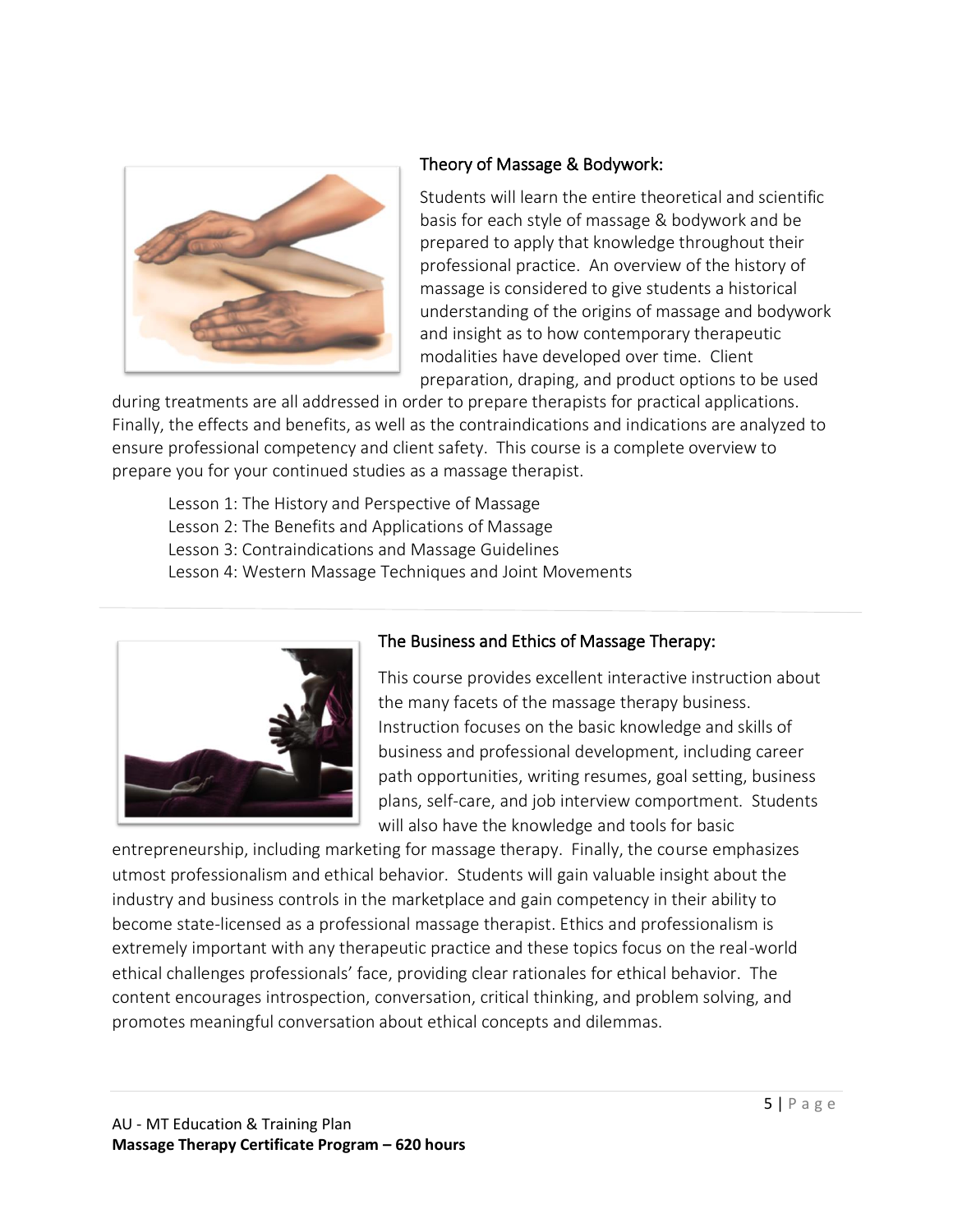Lesson 1: Considerations for a Massage Therapy Career

Lesson 2: Professional Issues and Self Care

Lesson 3: Marketing for Massage

Lesson 4: Ethics & Professionalism in Massage Therapy

# Module II Breakdown:



#### Western Massage:

This course explores the fundamental skills of massage therapy. It serves to orient practitioners in training to become comfortable and familiar in human therapeutic touch, as well as to solidify a foundation that will continually be added to throughout your career. The practice of Traditional Swedish Massage will be instrumental and serve as a foundation for each student as they progress through the program. Upon completion of this course, each student will be competent to perform a full body therapeutic massage.

Lesson 1: Western Massage Techniques Lesson 2: Joint Movements Lesson 3: Full-Body Western Massage Lesson 4: Regional Applications of Massage – Upper Body Lesson 5: Regional Applications of Massage – Lower Body



## Trigger Point Therapy:

One of the highest requested and practiced forms of massage is trigger point therapy. In this course students will gain a knowledgeable and practical foundation for which to begin their practice of working with the neuro-muscular systems of the body. Trigger Point Therapy involves the identification and deactivation of painful fibrous nodules in muscle and connective tissue called trigger points. Instruction, demonstration and supervised practice are all

components of this course. As students integrate this modality into their therapeutic sessions, their level of effectiveness with the client is highly increased!

> Lesson 1: Introduction to Trigger Point Therapy Lesson 2: Referral Patterns Lesson 3: Deactivation Techniques